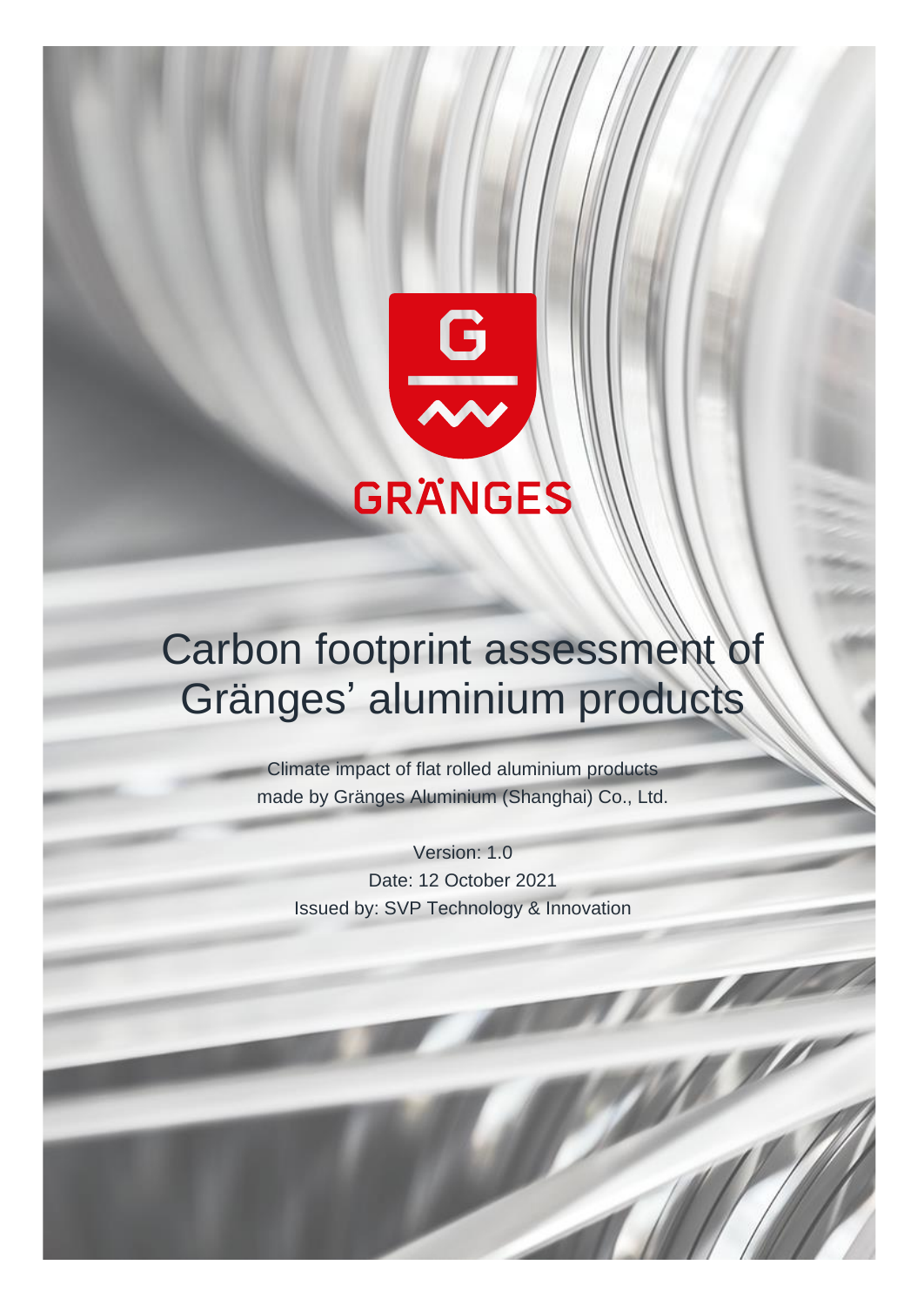# TABLE OF CONTENTS

| 1              |       |                                                          |  |  |
|----------------|-------|----------------------------------------------------------|--|--|
| $\mathfrak{p}$ |       |                                                          |  |  |
|                | 2.1   |                                                          |  |  |
|                | 2.2   |                                                          |  |  |
|                | 2.2.1 |                                                          |  |  |
|                | 2.2.2 |                                                          |  |  |
|                | 2.2.3 |                                                          |  |  |
|                | 2.2.4 |                                                          |  |  |
| 3              |       |                                                          |  |  |
|                | 3.1   |                                                          |  |  |
|                | 3.2   | Processing and transport of external recycled aluminium9 |  |  |
|                | 3.3   |                                                          |  |  |
|                | 3.4   |                                                          |  |  |
|                | 3.5   |                                                          |  |  |
|                | 3.6   |                                                          |  |  |
|                | 3.7   |                                                          |  |  |
|                | 3.7.1 |                                                          |  |  |
|                | 3.7.2 |                                                          |  |  |
|                | 3.7.3 |                                                          |  |  |
|                | 3.7.4 |                                                          |  |  |
| 4              |       |                                                          |  |  |
|                | 4.1   |                                                          |  |  |
| 5              |       | COMMUNICATION IN CARBON FOOTPRINT CERTIFICATES 16        |  |  |
| 6              |       |                                                          |  |  |
| 7              |       |                                                          |  |  |
| 8              |       |                                                          |  |  |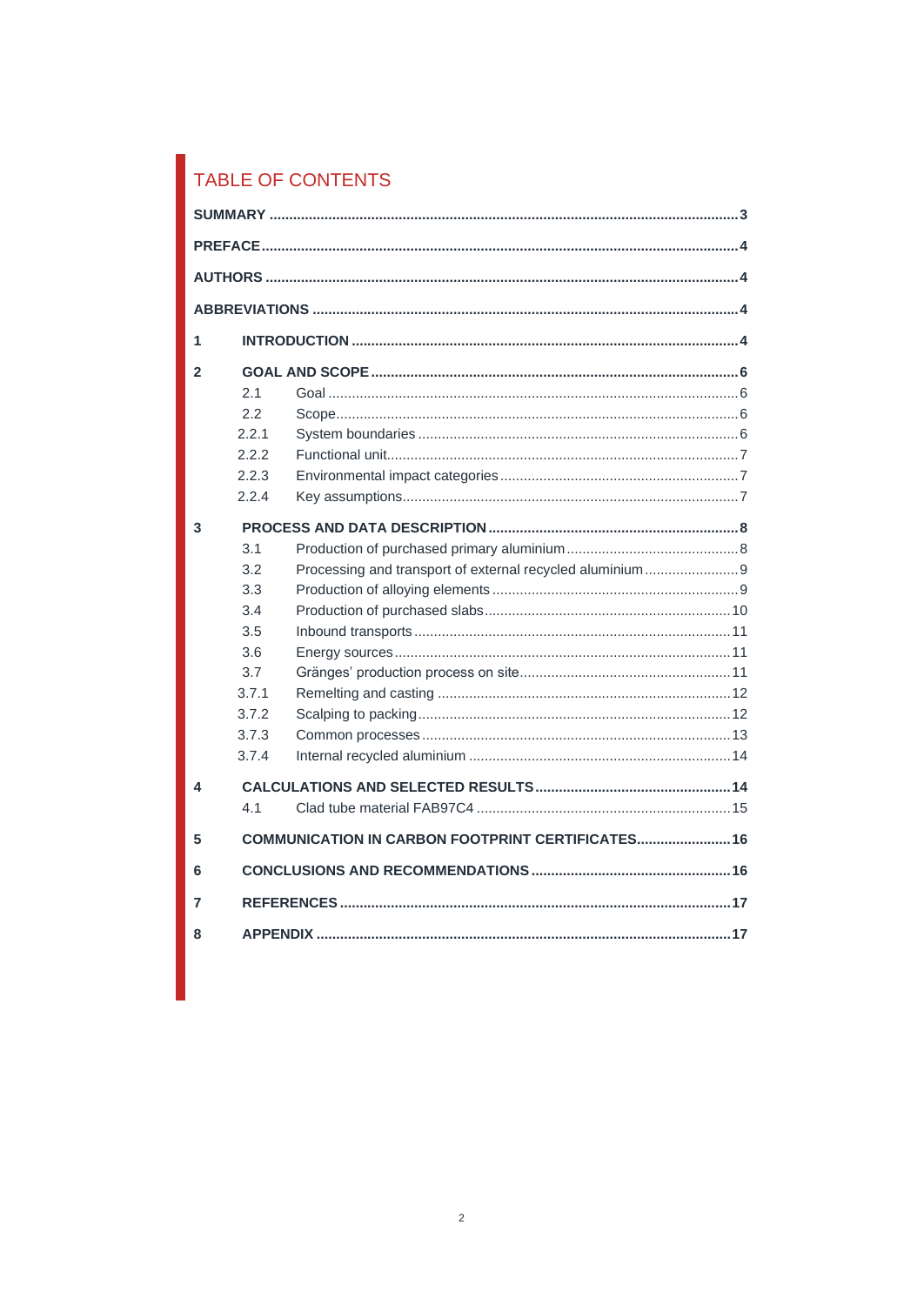### <span id="page-2-0"></span>**SUMMARY**

In line with Gränges' group-wide sustainability framework and accompanying targets to 2025, the company works to develop sustainable product offerings and provide clear and verified sustainability information on its products. This aim is to enable for customers and other stakeholders to understand, evaluate and compare Gränges' products from a sustainability perspective.

Gränges' operations in Shanghai, China, have developed an internal life-cycle assessment (LCA) tool, which enables calculations and declarations of environmental impacts on a product level, starting with the carbon footprint. This carbon footprint assessment report outlines the methodological choices and allocations done to calculate the carbon footprint of products produced in the Shanghai production site, according to the ISO 14040:2006 and ISO 14044:2006 standards as well as ISO 14067:2018. The report is intended for internal as well as external use including customers. Gränges' process for carbon footprint calculations is reviewed and validated by an independent third-party reviewer and the review includes this report, the LCA tool and other documentation.

The calculations are made cradle to factory gate and thus include all process steps from bauxite mining to inbound transports, as well as all Gränges' activities up until delivery from the site. The main materials that are used to produce the products are included, i.e. primary aluminium ingots, sourced slabs and alloying elements, as well as external recycled aluminium. The functional unit is 1 tonne of finished product.

The calculations are made for individual articles and groups of articles, but as the number of articles is very high (more than two thousand) it is beyond the scope of this report to show all the individual results. The report presents example results for three selected products. In general, the majority of the climate impact of Gränges' products comes from the production of primary aluminium, i.e. primary aluminium ingots and purchased slabs, which is an energy intensive process. The impact from Gränges' own operations generally accounts for around 3-6 per cent of the total carbon footprint, and mainly relates to the remelting and casting process where natural gas is used as a main energy source. Impacts from alloying elements generally account for around 1-3 per cent and inbound transports for less than 1 per cent. External recycled aluminium accounts for a very small portion of the climate impact as this material is modelled with a cut-off assumption and only includes climate impacts from processing and transport of the material. Internal recycled aluminium is treated as an internal flow and is recirculated within the product system.

The main implication from the carbon footprint assessment on Gränges' products is that there are five clear ways in which Gränges can reduce the carbon footprint of its products: 1) Source more low-carbon primary aluminium, 2) Source more external recycled materials, 3) Increase internal recycling and reduce volumes of internal scrap sold, 4) Reduce energy intensity in own operations, 5) Increase the use of renewable energy in own operations. Gränges' climate strategy is to take product stewardship and reduce climate impact along the value chain, across the life-cycles of its products.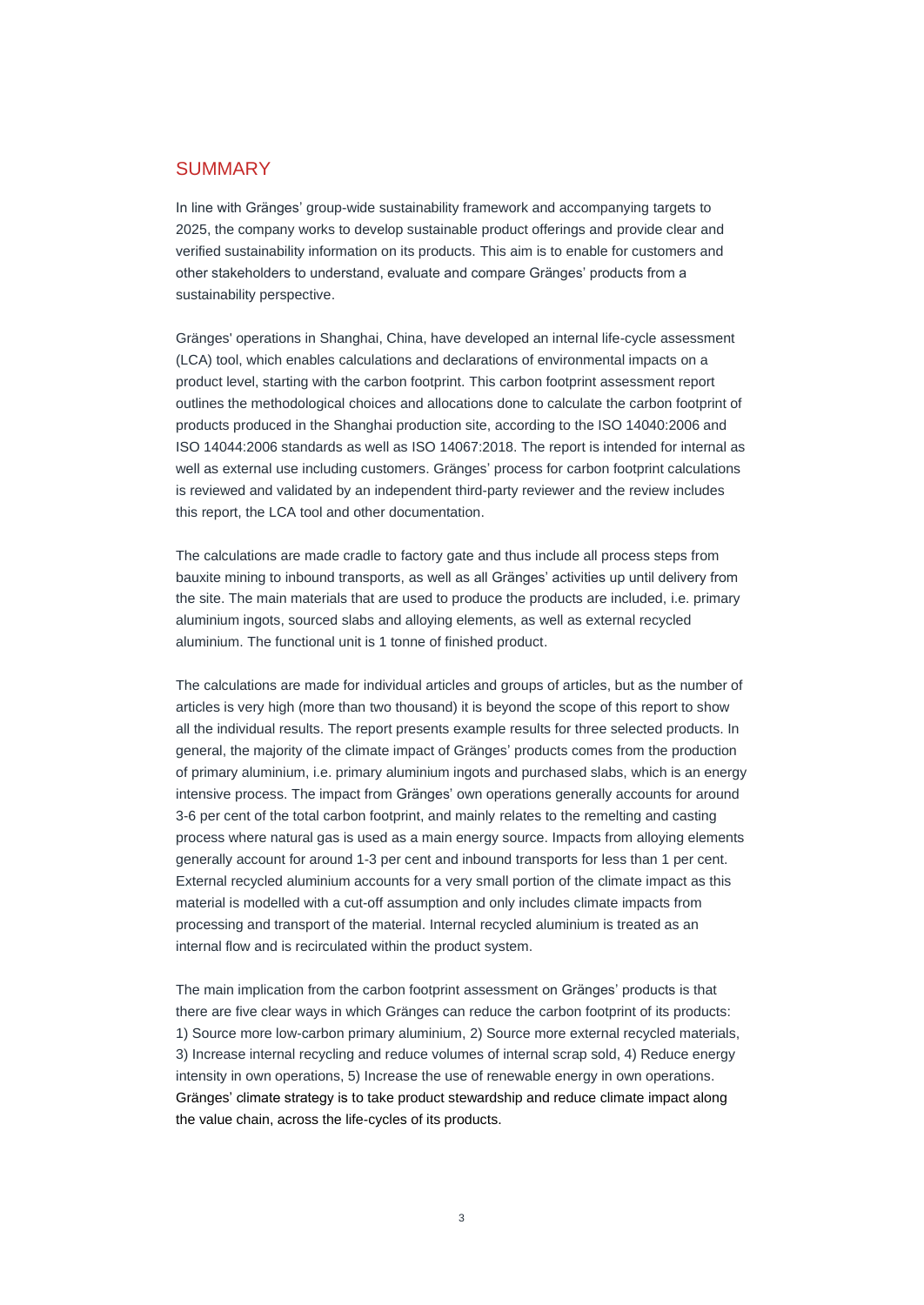# <span id="page-3-0"></span>PREFACE

With the global push for sustainable development and the transformation into a more circular and resource-efficient economy, Gränges' customers are increasingly recognizing the importance of using sustainable materials. Aluminium is often called the "green metal" or "the metal of the future" thanks to its properties such as lightness, durability and infinite recyclability. Gränges works to leverage these unique properties to design and manufacture sustainable products, which can improve resource efficiency and climate performance along the value chain.

Having clear sustainability information on product level enables for Gränges' customers and other stakeholders to understand, evaluate and compare Gränges' products from a sustainability perspective. It also helps Gränges to build a solid fact base for innovation and performance improvements, with the aim to further design and develop customer offerings geared towards sustainability and circularity.

In this carbon footprint assessment report, Gränges presents the methodology, process and assumptions used to calculate the environmental impact of its flat rolled aluminium products, with a focus on the carbon footprint impact. The process and results have been third-party verified and additional information about the verification process can be found on [Gränges'](https://www.granges.com/sustainability/sustainable-product-offerings/)  [website.](https://www.granges.com/sustainability/sustainable-product-offerings/)

# <span id="page-3-1"></span>**AUTHORS**

This Carbon Footprint report has been compiled by Boris Wu (Senior Account Manager of Gränges Shanghai), King Xia (IT Engineer of Gränges Shanghai) and Kent Schölin, SVP Technology & Innovation with support from Sofia Hedevåg, SVP Sustainability. Kent Schölin has acted as technical and methodology expert and Sofia Hedevåg as group representative for the LCA/CF project conducted in Finspång in 2020.

# <span id="page-3-2"></span>ABBREVIATIONS

 $CO<sub>2</sub>e =$  Carbon dioxide equivalents tonne = metric tonne i.e. 1000 kg

# <span id="page-3-3"></span>1 INTRODUCTION

Aluminium is generally regarded as a sustainable material based on its recyclability, lightness, corrosion resistance, barrier properties etc. However, production of primary aluminium is energy intensive due to aluminium's strong affinity to oxygen and the process required to split aluminium from said oxygen. Recycling and remelting of aluminium save up to 95 per cent of the energy required to produce primary aluminium, but to maximize value of the aluminium to be remelted, a good sorting of different aluminium alloys is required.

Gränges' production site in Shanghai manufactures flat rolled aluminium products primarily for automotive applications but also for other segments. The process is further described in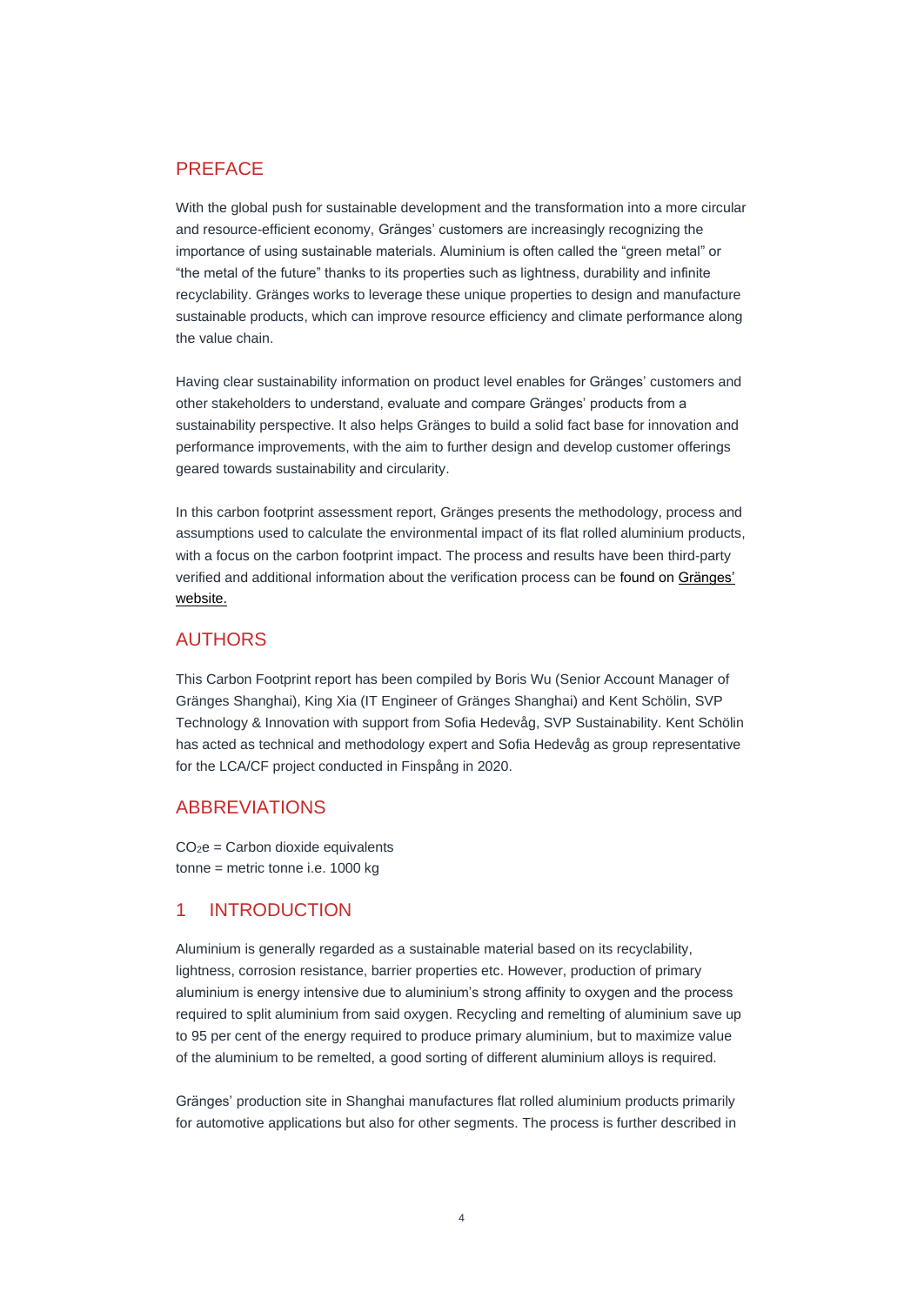section 3. The largest product category is material for automotive brazed heat exchangers such as radiators for engine cooling and condensers and evaporators for the air conditioning system. The plant is not connected to a primary smelter. In its remelting operation it uses sourced primary material and sourced or internally recycled raw materials to make rolling slabs. In its cold- and hot-rolling operations, it uses own produced slabs or sourced slabs from primary smelters. Thus, a mix of primary and secondary aluminium is used. The sold product consists of one or several aluminium alloys in a certain dimension and with properties specified by the customer (such as strength, formability, corrosion resistance etc.). The product is generally delivered as a coil, see Figure 1.



Figure 1. A typical coil delivered from Gränges to customers.

A large part of the manufactured and sold products are so called clad materials. These materials consist of several aluminium alloys rolled together in a hot rolling operation. Process scrap generated in this process and in downstream operations is therefore a mix of two or more alloys, which cannot be separated in an easy way. A smart sorting and use of this process scrap is thus a key factor in achieving a high recovery rate.

This carbon footprint assessment report describes the methodological choices and allocations done to calculate carbon footprint of products according to the ISO 14040:2006 and ISO 14044:2006 standards as well as ISO 14067:2018. It is intended for internal as well as external use including customers.

Gränges process for carbon footprint calculations is reviewed and validated by an independent third-party reviewer, including this report, the LCA tool used in the calculation as well as other documentation describing the process. The third-party verification covers a review of Gränges processes and routines for conducting LCA, to secure that the methodology, data collection, calculations, result preparations and internal verifications delivers correct product carbon footprint results.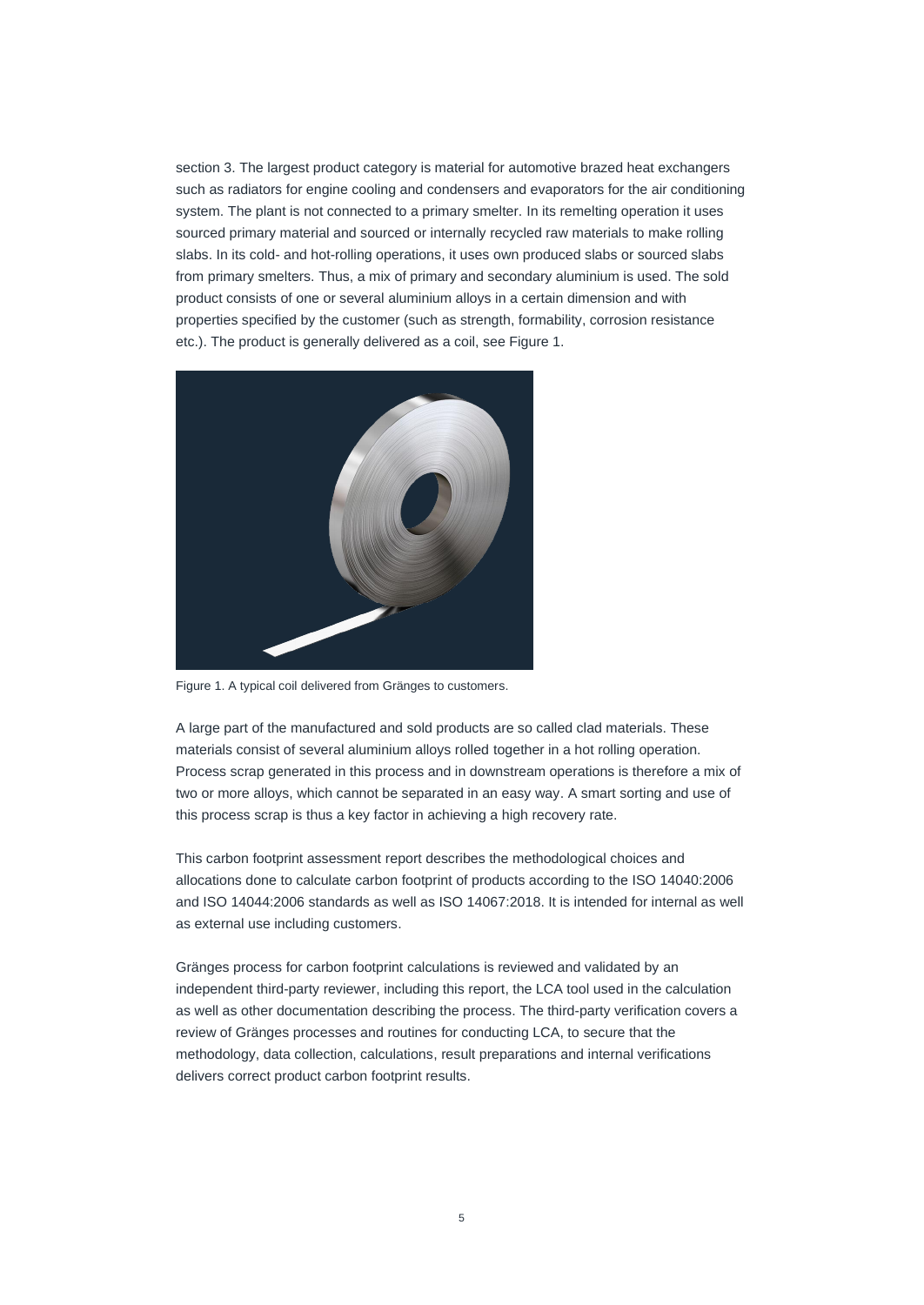# <span id="page-5-0"></span>2 GOAL AND SCOPE

# <span id="page-5-1"></span>2.1 Goal

The goal is to have transparent, representative and third-party verified carbon footprint data available for all products. The data shall be structured in a way so that it is easily updated at a pre-determined frequency. The data shall also serve as a fact base for performance improvements with regards to carbon footprint for individual products and the site in total. Communication of results shall be easy for stakeholders to understand, both in terms of calculation methods and the actual carbon footprint of the product. This is valid both internally and externally, so that for example customers can compare results for products from Gränges and similar assessment results from its competitors. The information will be summarized in a carbon footprint certificate. Another goal is to use the environmental performance data to develop product offerings geared towards sustainability and circularity.

# <span id="page-5-2"></span>2.2 Scope

#### <span id="page-5-3"></span>**2.2.1 System boundaries**

The calculations are made cradle to factory gate. This means that all process steps from bauxite mining to inbound transports, together with all Gränges' activities up until delivery from the site, are included. Distribution, further processing and use of the products as well as end-of life treatment are excluded initially.

The products covered in this report are produced at Gränges Aluminium (Shanghai) Co., Ltd. located in Shanghai, China. A generic flow chart of the relevant processes is shown in Figure 2.

The main materials that are used to produce the products are included, in terms of primary aluminium ingots, sourced slabs and alloying elements, as well as external recycled aluminium. Packaging materials, rolling oil and emulsions are included but other ancillary materials used in the production (such as process gases, chemicals, materials used in maintenance of equipment etc) have been excluded as they constitute significantly less than 1 per cent of the carbon footprint. Manufacturing of production equipment, buildings and other capital goods, as well as travel to and from work for personnel are also excluded.

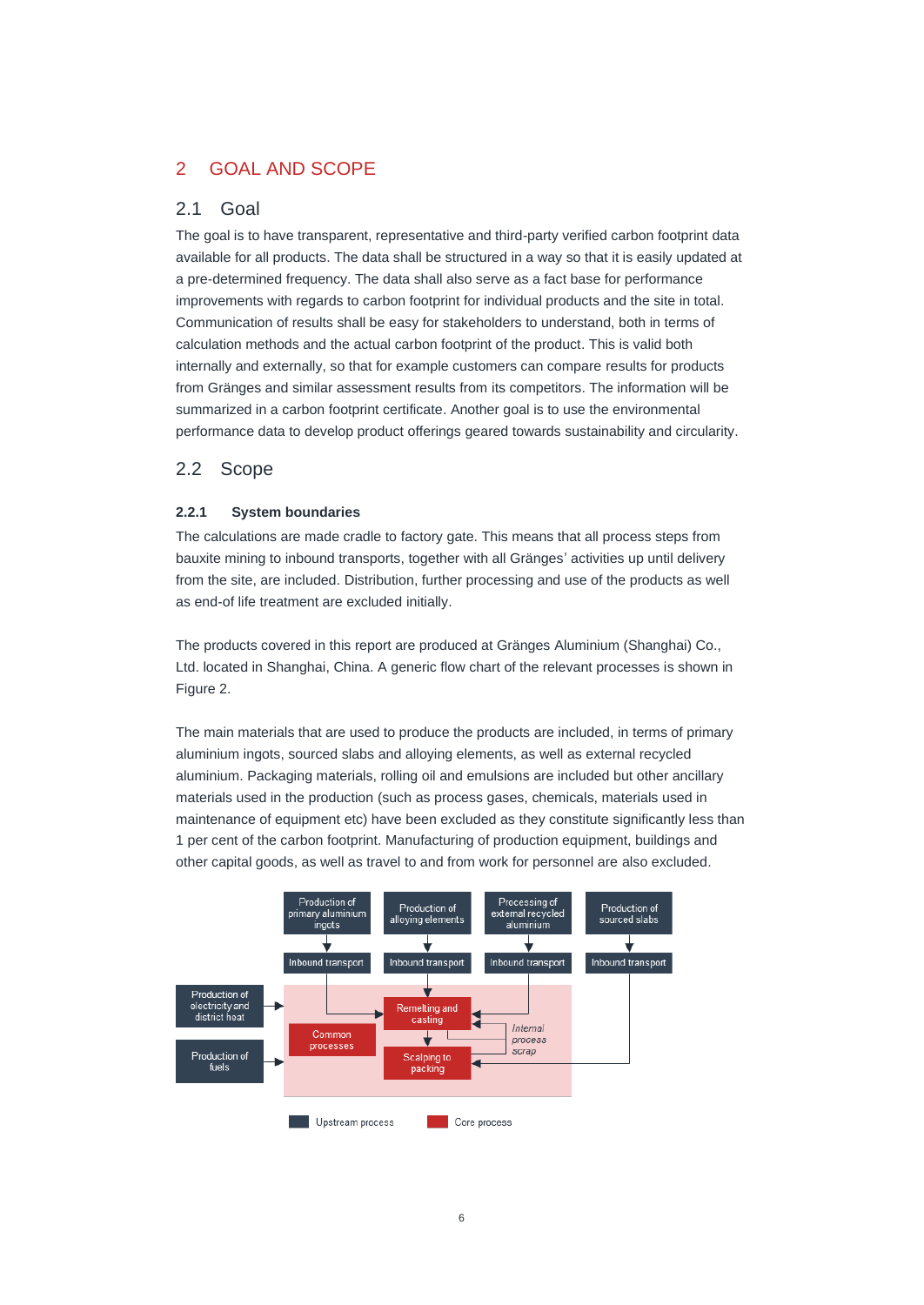<span id="page-6-0"></span>Figure 2. Generic flow chart for upstream (blue) and core (red) processes.

#### **2.2.2 Functional unit**

The functional unit is 1 metric tonne of finished product, which is also the unit in which the customer purchases the product. A product is a rolled material with specified characteristics such as alloy composition, dimensions, mechanical properties etc. It is defined with a specific article number.

#### <span id="page-6-1"></span>**2.2.3 Environmental impact categories**

In this report, we only consider products' carbon footprint, expressed as Global Warming Potential (GWP) using IPCC GWP values for the 100-year time horizon.

Only GHG values for net fossil emissions are reported. Biogenic emissions and removals and GHG emissions and removals resulting from direct land use change (dLUC) is not reported separately. This is due to lack of data, the supplier specific data which is used for primary aluminium and energy only includes fossil emissions. Biogenic and dLUC emissions and removals are, however, assumed to be negligible.

Other impact categories may be added at a later stage. In a pilot study, several other categories were included and showed a very similar trend to carbon footprint. Thus, carbon footprint can at this point be used as a proxy for other environmental impact categories.

#### <span id="page-6-2"></span>**2.2.4 Key assumptions**

The largest share of the carbon footprint for Gränges' products comes from the production of primary aluminium, in terms of primary aluminium ingots and purchased slabs. When casting slabs internally, each alloy is made on a specific recipe consisting of for example primary aluminium ingots, external recycled aluminium, recycled aluminium from internal processes, alloying elements etc. The ingredients are melted, mixed and cast into large slabs. Externally sourced slabs are made of primary aluminium directly from the smelting operation mixed with the required alloying elements to meet the specified composition. Supplier specific data is used for production of primary aluminium.

External recycled aluminium is modelled with a cut-off assumption, i.e. that the environmental impact of the original primary material production generating the recycled aluminium is not carried over to the recycled aluminium. This is in line with general practice for environmental product declarations in accordance with ISO 14025. Post-consumer and pre-consumer external recycled aluminium are treated in the same way. This is in line with the ISO 14021 definition of recycled content.

Alloying elements are added to the remelting process to achieve the correct composition of an alloy. In general, the share of alloying elements is relatively small, and therefore it is assumed that publicly available sources of alloying elements' environmental impact are good enough.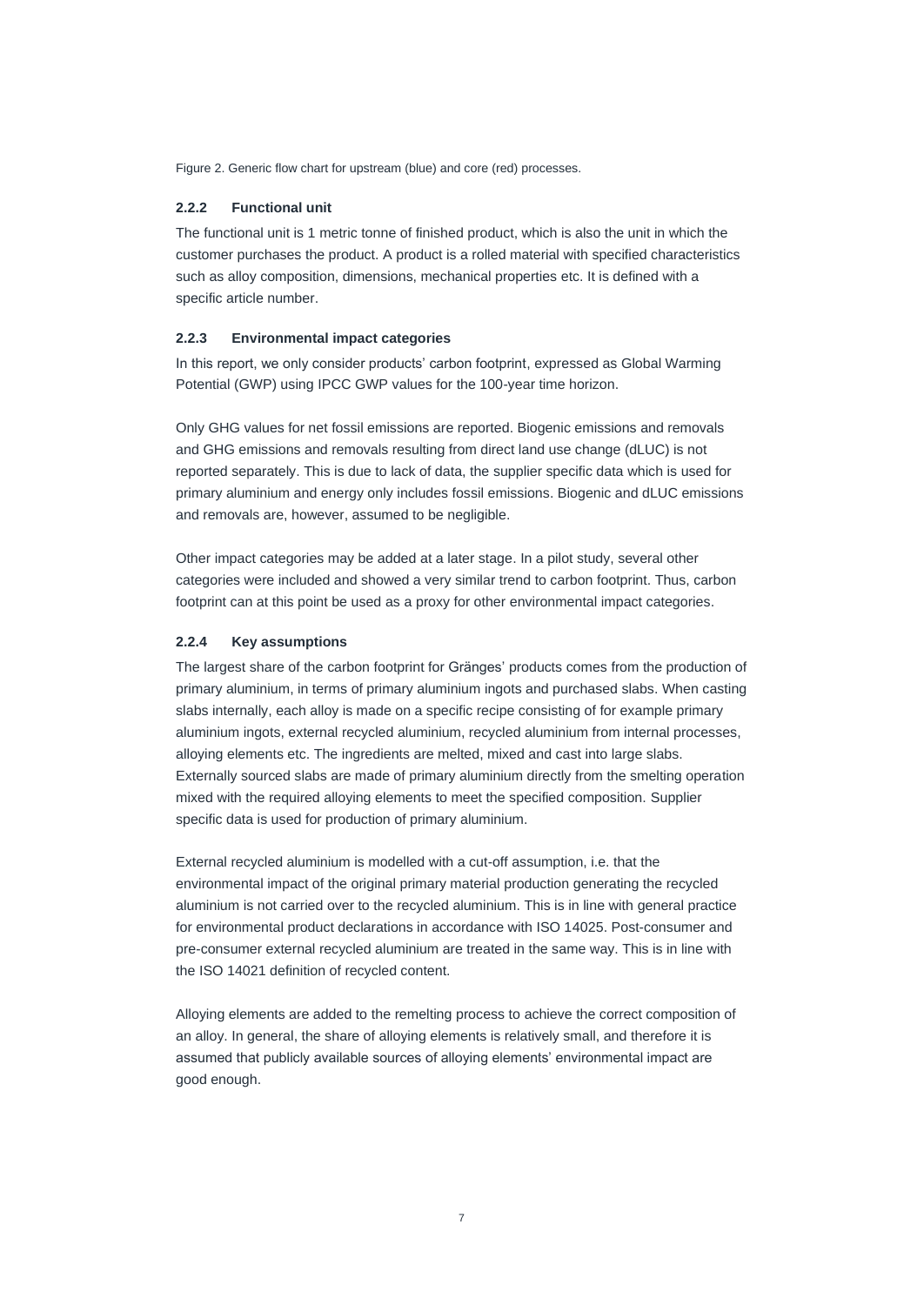When calculating the environmental impact of processing from slab to final product (so called 'scalp to pack') four product groups have been identified, see Table 1. Energy consumption is the major contribution to environmental impact within the core processes. To simplify data collection, typical product groups have been identified, which represent all individual products (articles) within the group in terms of energy consumption. Gränges' operation in Shanghai produces very small volumes of unclad tube and unclad thick, which is less than 1% of total production volume. Therefore, unclad tube is combined with clad tube as one product group 'Tube' and unclad thick is combined with clad thick as one product group 'Thick'. If new products are introduced, which do not fit well into these four groups, new groups will be identified and added.

Table 1. Product groups for environmental impact calculation from slab processing and downstream.

| <b>Product group</b>                          | <b>Typical gauge (mm)</b> |
|-----------------------------------------------|---------------------------|
| Unclad fin                                    | 0.07                      |
| Clad fin                                      | 0.08                      |
| Tube (including clad tube and unclad tube)    | 0.22                      |
| Thick (including clad thick and unclad thick) | 0.5                       |

Process scrap generated in the internal production route is to a large extent recycled back into products through the remelting process. Thus, the main part of the process scrap is recycled within the core process, only a minor part is sold.

# <span id="page-7-0"></span>3 PROCESS AND DATA DESCRIPTION

Table 2 shows the input materials and processes included in the complete product system, see also Figure 2 above. Each input material and process are described below including data collection.

| Type of         | <b>Process</b>              | <b>Reference, chapter</b> |
|-----------------|-----------------------------|---------------------------|
| <b>process</b>  |                             |                           |
| <b>Upstream</b> | Primary aluminium           | 3.1                       |
| processes       | External recycled aluminium | 3.2                       |
|                 | Alloying elements           | 3.3                       |
|                 | <b>Purchased slabs</b>      | 3.4                       |
|                 | Inbound transport           | 3.5                       |
|                 | Energy                      | 3.6                       |
| Core            | Remelting and casting       | 3.7.1                     |
| processes       | Scalping to packing         | 3.7.2                     |
|                 | Common processes            | 3.7.3                     |
|                 | Internal recycled aluminium | 3.7.4                     |

Table 2. Upstream and core processes.

# <span id="page-7-1"></span>3.1 Production of purchased primary aluminium

Aluminium is an abundant metal in the earth crust. It is easily oxidized and is therefore not found in its elemental state. It is bound to oxygen as  $\mathsf{Al}_2\mathsf{O}_3$  and is generally mined from the mineral bauxite. Bauxite is found mostly in tropical climate areas. Mining of the bauxite is followed by a refining process, which results in commercially pure  $Al<sub>2</sub>O<sub>3</sub>$ . This oxide is then converted to aluminium through an electrolysis process in a so-called aluminium smelter.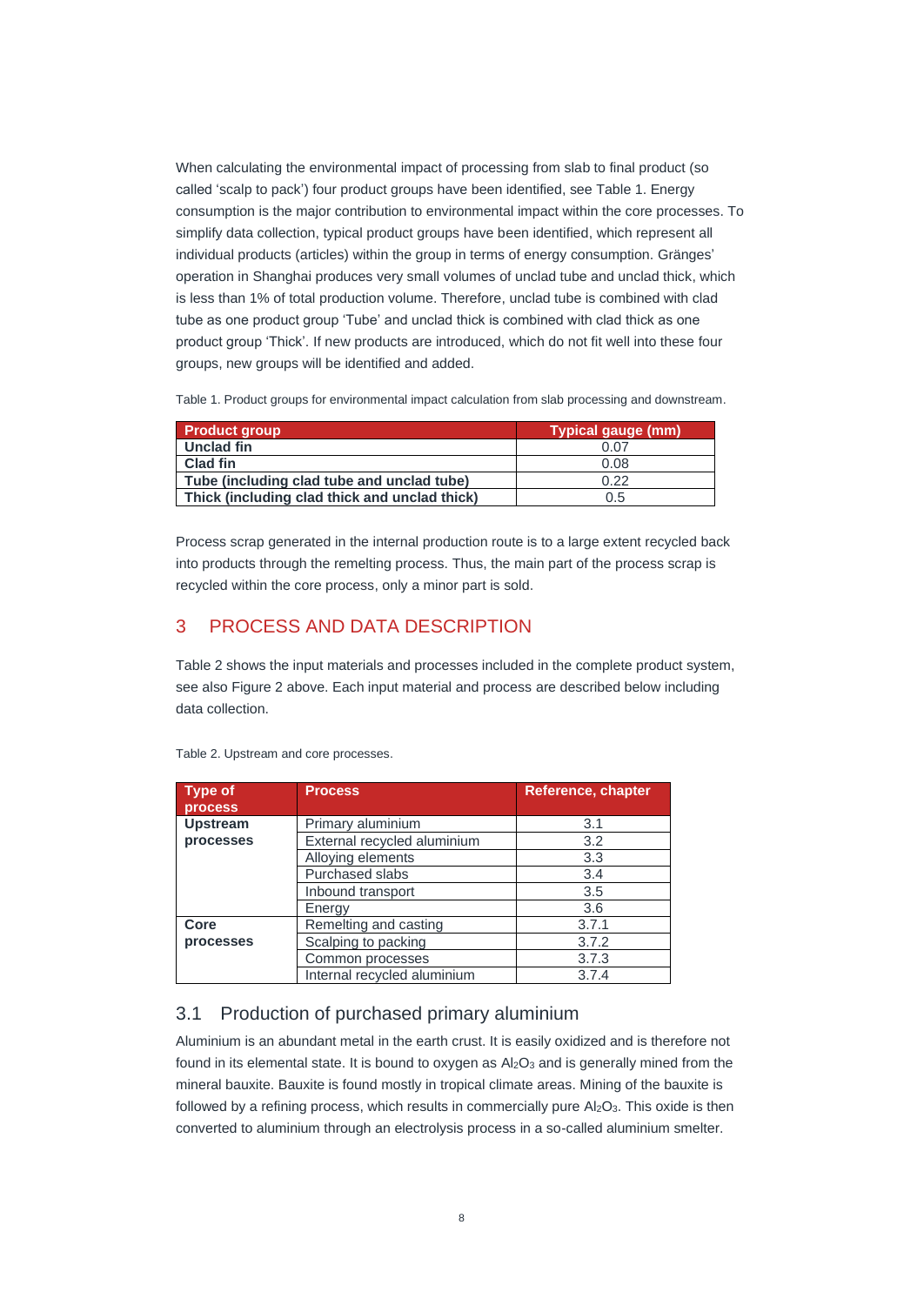The result is primary aluminium with only low amounts of Fe and Si. The electrolysis process is an energy intensive process, in which also emissions of perfluorocarbons (PFC) are generated (included in data from suppliers). The primary aluminium is cast into ingots, billets or slabs, either as commercially pure aluminium or alloyed with desired elements. The environmental impact of primary aluminium ingots covers the process from mining to casting of the ingot. The pre-mining activities concerning exploration and establishment of the mine are not included.

Gränges sources primary aluminium ingots from commodity traders and not directly from the primary aluminium producers. The commodity traders are required to provide verified cradleto-gate carbon footprint data to Gränges, which they in turn receive from the primary aluminium ingot producers. The majority of primary aluminium volume is based on Chinese industry average, and the producers in Shandong Province have not reported "cradle-togate" impact. Gränges collects their "gate-to-gate" impact from their operations, and then estimates the primary aluminium carbon footprint based on the industry average. Such information is usually stated in carbon footprint certificates. The information is used in Gränges carbon footprint assessment calculations, and updates are made annually. If supplier specific data is not available, Chinese industry average data for primary aluminium production is used.

### <span id="page-8-0"></span>3.2 Processing and transport of external recycled aluminium

Gränges sources recycled aluminium from external recycling companies. Gränges also sources materials from pre-consumer usage, i.e. materials originating in various processing industries. Collection and transport of the recycled aluminium to the recycling companies as well as sorting of recycled materials at the recycling companies' sites are included.

The collection and transport of recycled aluminium to the recycling companies has been estimated based on data from one recycling company. Energy use in sorting of recycled aluminium has been estimated based on data collected from one supplier. The information is reviewed annually, based on the supplier mix, and updated when needed.

#### <span id="page-8-1"></span>3.3 Production of alloying elements

Gränges sources alloying elements from several suppliers in different forms. Some are sourced in pure form and some are sourced as a master alloy (mixed with aluminium to a certain share). As stated in section 2.2.4, the environmental impact of the alloying elements is low as the share of alloying elements added is generally low. Therefore, the production routes of these elements are not described.

Table 3 shows the major alloying elements used (in terms of sourced volume), the form in which it is used (pure or master alloy), and the assumptions made for data collection. It is assumed that the environmental impact from the production of sourced alloying elements as a master alloy (mixed with aluminium to a certain share) is rather low. The production of alloying elements has been modelled using data from industry associations, published literature and databases. For some of the alloying elements, specific data for the elements are not available. In such cases, the production is estimated either by using available data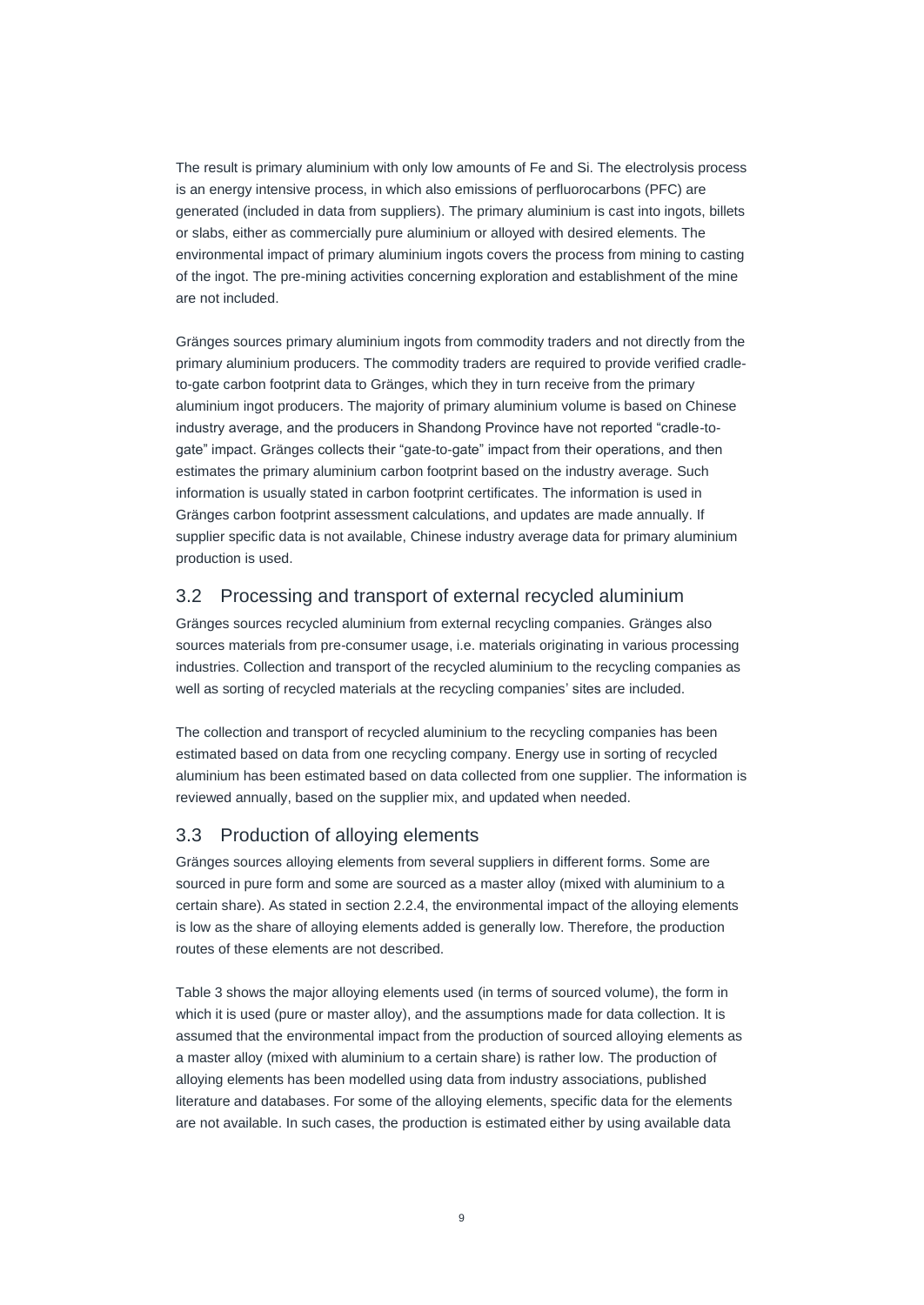for similar materials or by using primary aluminium when no data is available. The data are reviewed annually and updated when relevant, e.g. when more recent or more representative data are available.

| Form          | Data source                                                                                                                        |
|---------------|------------------------------------------------------------------------------------------------------------------------------------|
| Metal Si      | Public data.                                                                                                                       |
|               | Public data. Modelled based on average data                                                                                        |
|               | for silicon and primary aluminium.                                                                                                 |
|               | Public data. Modelled based on average data                                                                                        |
|               | for copper and primary aluminium.                                                                                                  |
|               | Public data. Estimated using data for copper                                                                                       |
|               | sheet.                                                                                                                             |
| Scrap Cu      | Public data. Estimated using data for copper                                                                                       |
|               | sheet.                                                                                                                             |
| Mn80NF        | Public data. Modelled based on average data<br>for manganese and primary aluminium.                                                |
|               | Public data. Modelled based on average data                                                                                        |
| AIMn20%       | for manganese and primary aluminium.                                                                                               |
|               | Public data.                                                                                                                       |
|               | Public data. Modelled based on average data                                                                                        |
|               | for titanium and primary aluminium.                                                                                                |
|               | Public data. Modelled based on average data                                                                                        |
|               | for titanium, boron, and primary aluminium.                                                                                        |
|               | Public data. Modelled based on average data                                                                                        |
|               | for titanium and primary aluminium.                                                                                                |
|               | Public data. Modelled based on average data                                                                                        |
|               | for titanium and primary aluminium.                                                                                                |
| AlZr10%       | Public data. Modelled based on average data                                                                                        |
|               | for zirconium and primary aluminium.                                                                                               |
| AlFe20%       | Public data. Modelled based on average data                                                                                        |
|               | for iron and primary aluminium.<br><b>Public</b><br>data.<br>Estimated<br>for<br>data                                              |
| Fe powder 99% | using<br>engineering steel.                                                                                                        |
|               | Public data.                                                                                                                       |
|               | Public data. Modelled based on average data                                                                                        |
| AIB4%         | for boron and primary aluminium.                                                                                                   |
|               | AISi20%<br>AICu50%<br>1# pure Cu<br>Zn 1# ingot<br><b>AITi15%</b><br>AlTi5B1 wire<br>AlTi10% tray<br>AlTi3C0.15<br>Mg 99.90% ingot |

Table 3. Major alloying elements used in slab production.

### <span id="page-9-0"></span>3.4 Production of purchased slabs

Gränges sources purchased slabs from primary aluminium producers. These slabs are basically produced in the same way as the primary aluminium described in section 3.1. The minor difference in terms of environmental impact is that they are cast in large slabs instead of small ingots. Thus, the same process description is valid as in section 3.1. The slabs are delivered according to Gränges' alloy specifications, and specific suppliers are approved to supply specific alloys.

The slab suppliers to Gränges Aluminium (Shanghai) Co., Ltd. are required to provide cradle-to-gate carbon footprint data of their primary aluminium production, which is used in Gränges' carbon footprint assessment calculations. Updates are made annually.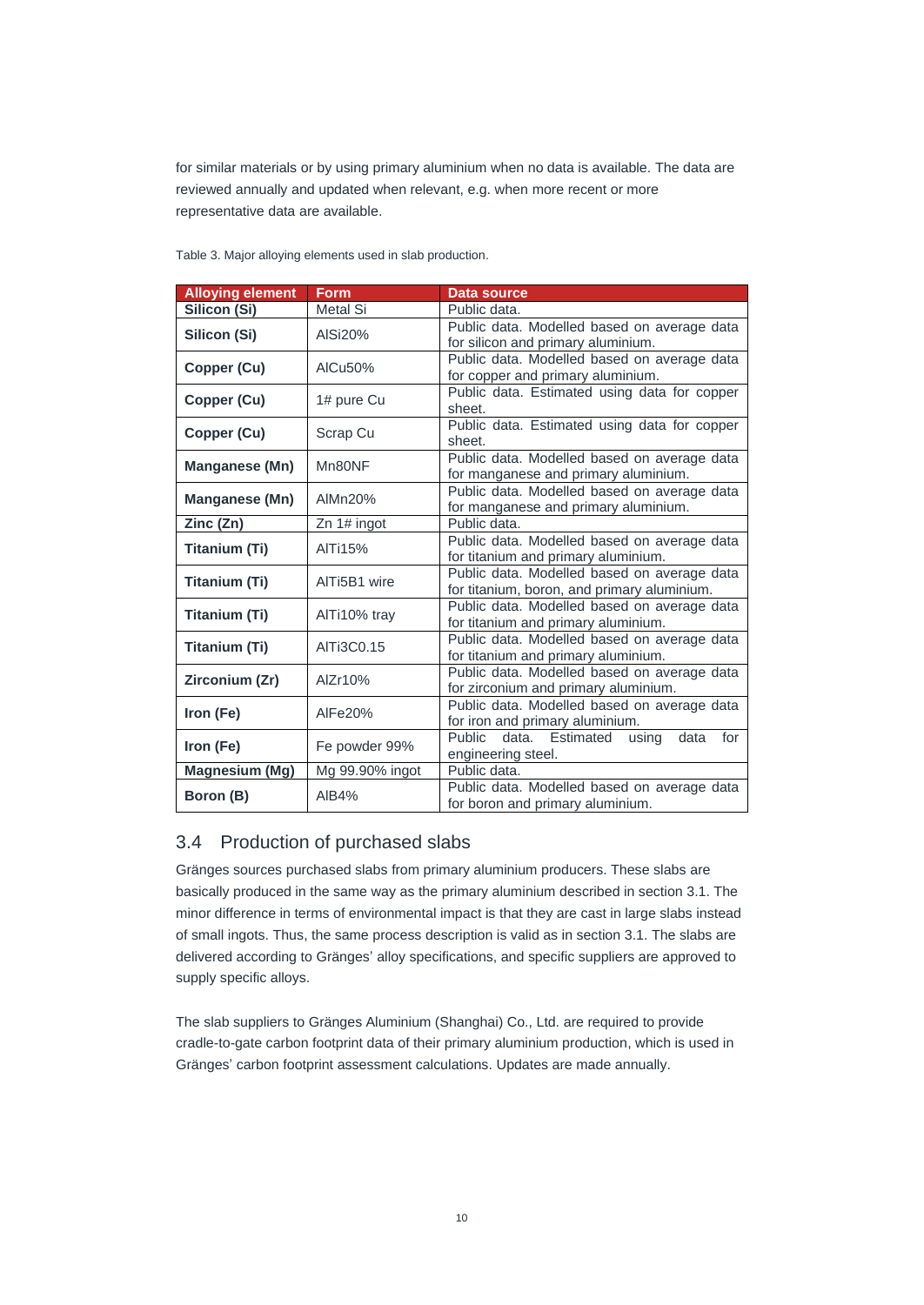# <span id="page-10-0"></span>3.5 Inbound transports

The transport route, in terms of mode of transport (e.g. truck, train, sea) and distance, for each purchased raw material is either known or estimated. Transport distances are based on supplier location. If a specific raw material is delivered by several suppliers, a weighted average distance and route is used based on purchased volume from each supplier. This is valid for external recycled aluminium, alloying elements and primary aluminium ingots.

The environmental impact of the inbound transports of raw materials are modelled using the specific transport routes combined with generic data for different modes of transports.

# <span id="page-10-1"></span>3.6 Energy sources

Gränges sources electricity and natural gas, which is used in its remelting and casting as well as scalping to packing processes. In addition, Gränges sources diesel, which is used in the "common processes", e.g. for internal transport.

Electricity is sourced from State Grid Shanghai Municipal Electric Power Company which belongs to East China Grid Company Limited. The sources to the electricity are approximately 30 per cent green power and 70 per cent non-renewable power. Generic data are used for production of natural gas and diesel.

# <span id="page-10-2"></span>3.7 Gränges' production process on site

Figure 3 schematically illustrates the on-site process routes of clad and unclad materials. The routes are different and therefore unclad and clad products are separated in the carbon footprint calculations. As shown in Table 1, there is one group of unclad products and three groups of clad products. The reason for dividing into more groups than clad/unclad is a difference in dimensions and to some extent heat treatment.



**Unclad material Clad material**

Figure 3. Schematic process route of unclad and clad material.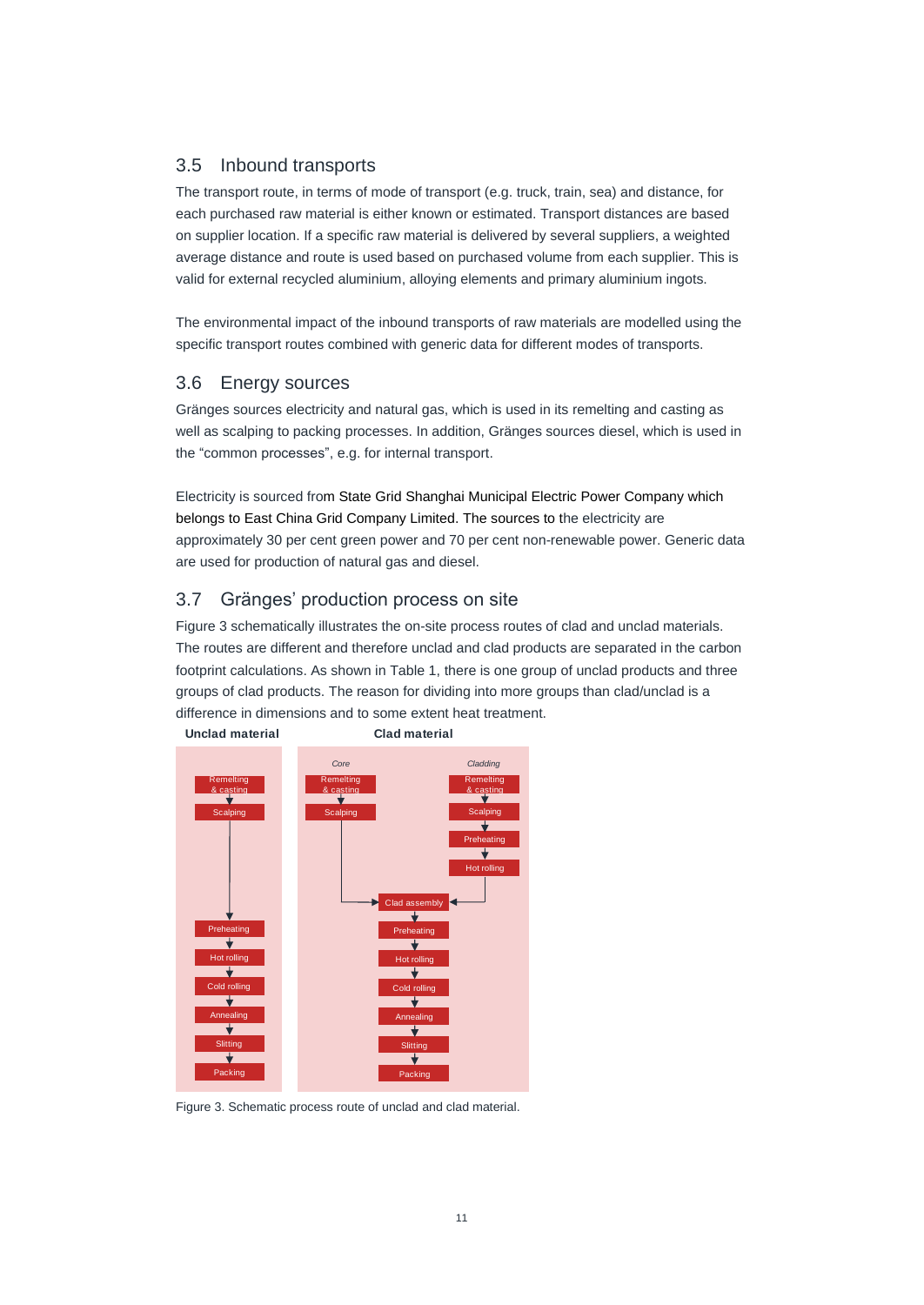#### <span id="page-11-0"></span>**3.7.1 Remelting and casting**

Cost, quality, availability and sustainability are key factors when determining if an alloy should be sourced or cast internally. Generally, the in-house produced alloys contain recycled aluminium while sourced slabs contain primary aluminium. Primary aluminium is required when the specification dictates low content of alloying elements such as iron and silicon.

In-house remelting and casting are done in large furnaces that are fuelled with natural gas. Raw materials are fed into a melting furnace where the right composition is ensured by melting, stirring, sample measurements and addition of raw materials if needed to correct the composition. The melt is then transferred to a holding furnace (except in smaller furnaces where there is a combined melting and holding furnace), where cleaning of the melt from unwanted particles and inclusions is done. After that, the melt is led through a launder system into casting moulds where the metal can solidify and cool down. Square slabs of ca 5-10 tonnes weight are produced.

The raw materials used in production of the slabs are decided by a base recipe for each alloy. This recipe is however somewhat flexible depending on availability of raw materials, specifically the availability of recycled aluminium.

The recipe used in the carbon footprint calculations is an average of all slabs produced for each alloy over one year and is updated annually. The share of each input material is used to calculate the carbon footprint for each alloy.

The energy used is based on the total electricity and natural gas consumption allocated equally to each tonne of slab produced, irrespective of alloy.

#### <span id="page-11-1"></span>**3.7.2 Scalping to packing**

The exact process route is basically different for each product. However, in the interest of simplicity and not to spend too much detailing efforts on small climate impact contributions, four typical process routes have been defined as shown in Table 1. Figure 4 defines these routes. Only differences in energy consumption are considered for the different process routes.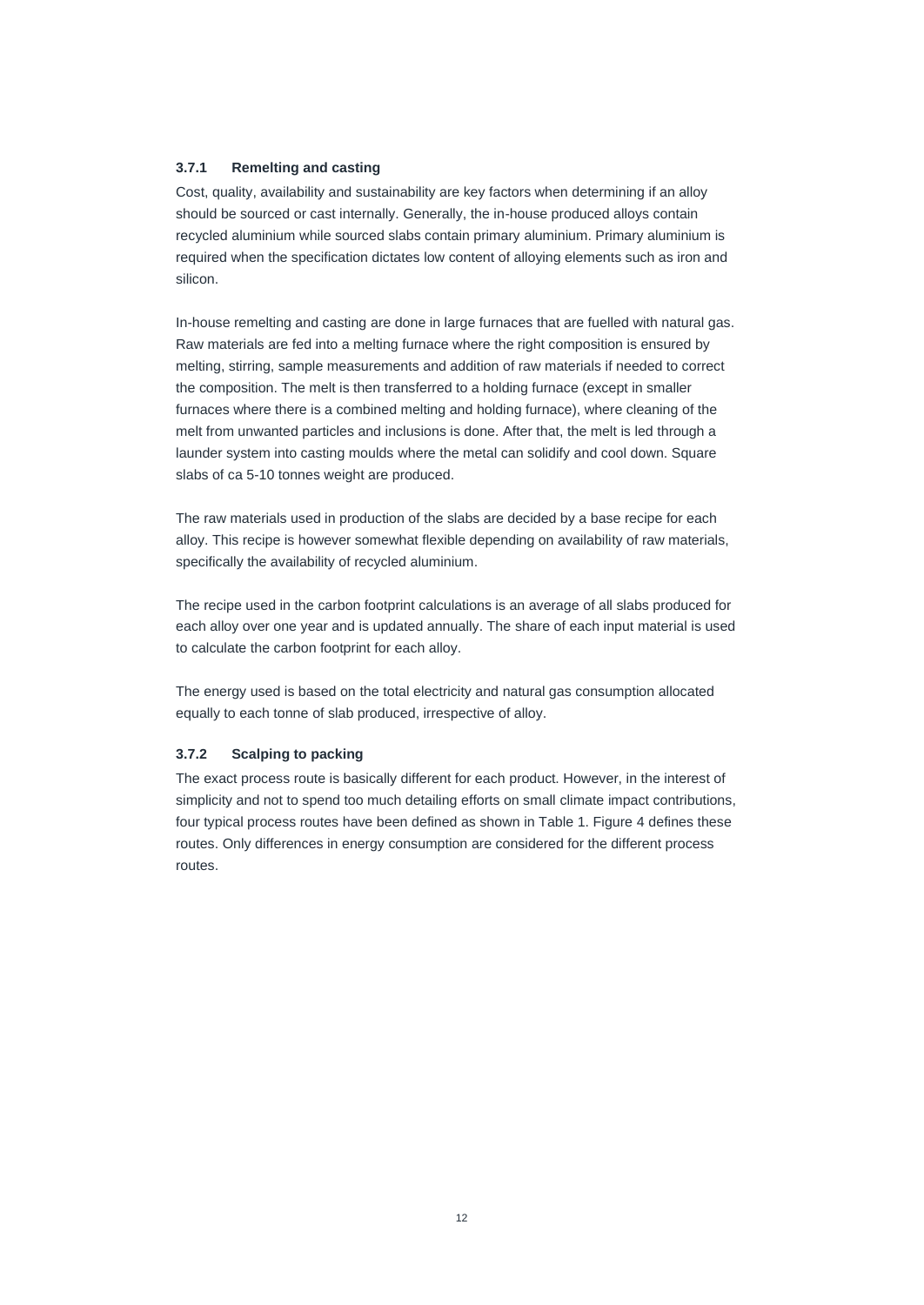

Figure 4. Process routes for different products.

Each product is categorized into one of these groups and if new products do not fit into any of these groups, new groups will be defined. The energy sources used in the processes from scalping to packing are electricity and natural gas. The energy use in each process step is measured as well as the run time for the model products. Comparing run time of these products and total run time in each process, the energy use can be allocated to each model products.

All other relevant consumables and activities are included in "Common processes" covered in section 3.7.3.

#### <span id="page-12-0"></span>**3.7.3 Common processes**

The common processes concern processes and activities at the site, which are not part of the main process route described above. This includes diesel used for internal transports, natural gas used for canteen, electricity used for air conditioning, packaging materials, rolling oil and emulsions. The climate impact of these processes and activities are however small, especially in comparison to the impacts from sourced raw materials and energy.

The carbon footprint of common processes is allocated evenly to each tonne of product produced.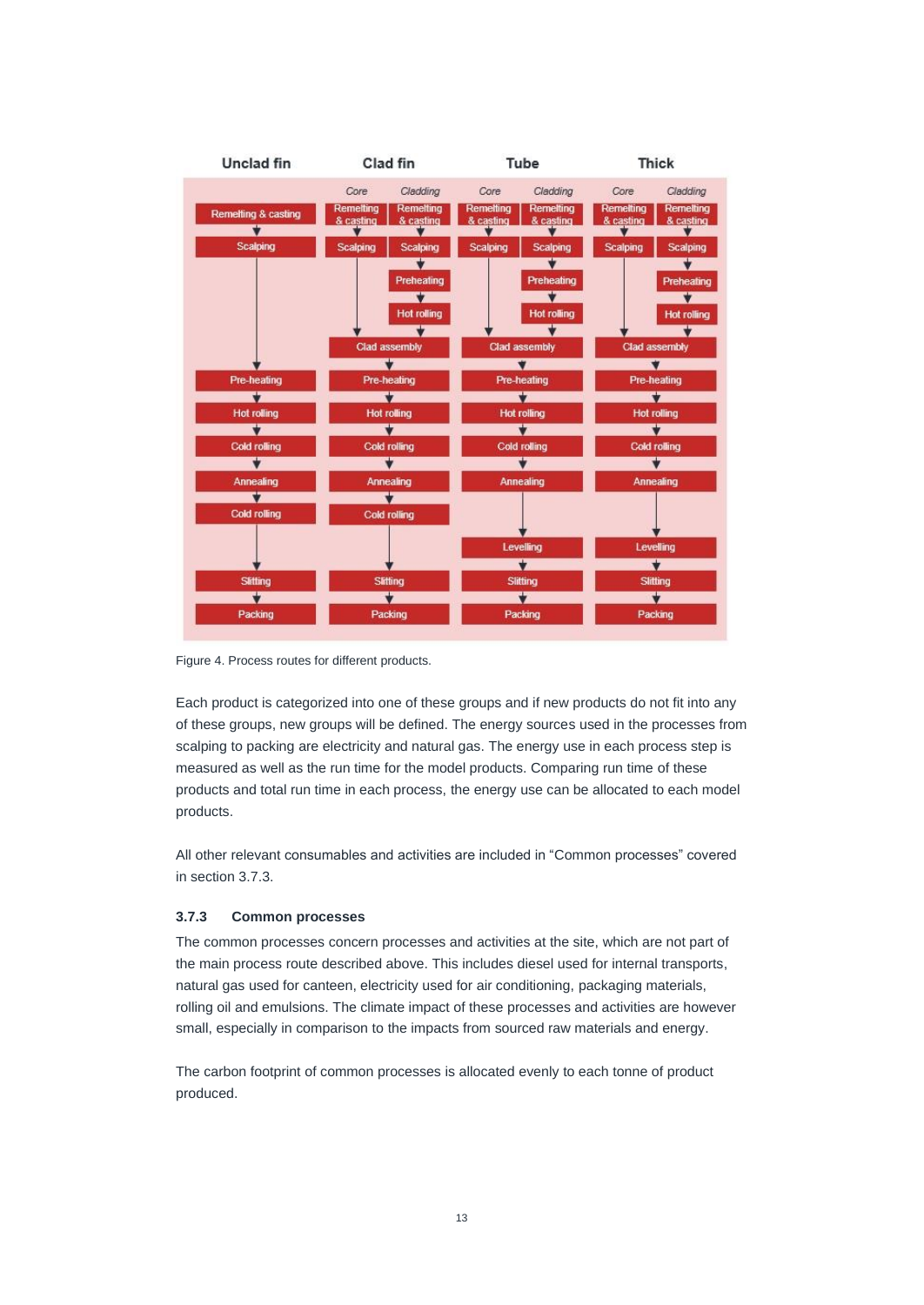#### <span id="page-13-0"></span>**3.7.4 Internal recycled aluminium**

Process scrap is generated along the process steps from slab to final product. This is unavoidable in this type of production and the total amount of such materials generated is used to calculate a recovery rate for each article produced. Depending on where in the process the materials fall, it will come in different forms making it more or less easy to recycle. For clad products, as described in Table 1, process scrap will be a combination of several alloys for scrap generated after the cladding step. Therefore, it is necessarily not recycled to the same alloy as generated the scrap.

The process scrap that is internally recycled carries a carbon footprint equal to the average of all purchased material. If internal recycled aluminium is sold outside the system boundaries, the carbon footprint of that material must be allocated to sold products. The impact of the process scrap is allocated between products as follows:

- process scrap that is recycled internally is allocated to the products that use the scrap as a raw material, based on the assumption that the material ending up as process scrap consists of an average mix of purchased materials. In the calculation, a carbon footprint is assigned to the internal scrap corresponding to the cradle-to-gate impact of the average mix of purchased materials.
- process scrap that is sold is allocated to all products equally, using an average "virtual" yield, which is applied to all products. The "virtual" yield is calculated as the volume of sold products divided by sold products plus sold process scrap and metal losses.

The carbon footprint carried by internal recycled aluminium is updated annually based on amount of sourced metal and respective carbon footprint. The "virtual" yield is also updated annually based on the volume of sold products divided by sold products plus sold process scrap and metal losses.

# <span id="page-13-1"></span>4 CALCULATIONS AND SELECTED RESULTS

The data described in section 3 have been inserted into an Excel calculation tool where necessary data is collected and compiled from internal and external sources. The data are organized in a way that makes calculation of carbon footprint easy for individual articles and groups of articles, see Appendix 1 for details. Since the number of articles is very high (more than two thousand) it is beyond the scope of this report to show all the individual results.

One selected example with cladding is shown for illustration purposes. The selection is done based on the fact that the raw material input has the strongest influence on environmental impact. This example article is delivered in a relatively high volume to secure reliable data.

The result is shown in Figures 5 and 6. Figure 5 clearly shows the dominating influence of raw material and in particular primary aluminium ingots and internal recycled aluminium. Internal processes and inbound transports of raw materials are minor contributors in comparison. Figure 6 shows a breakdown of the contribution from internal processes, where it is clear that scalping to packing process dominates. As described in sectio[n 3.7.4,](#page-13-0) internal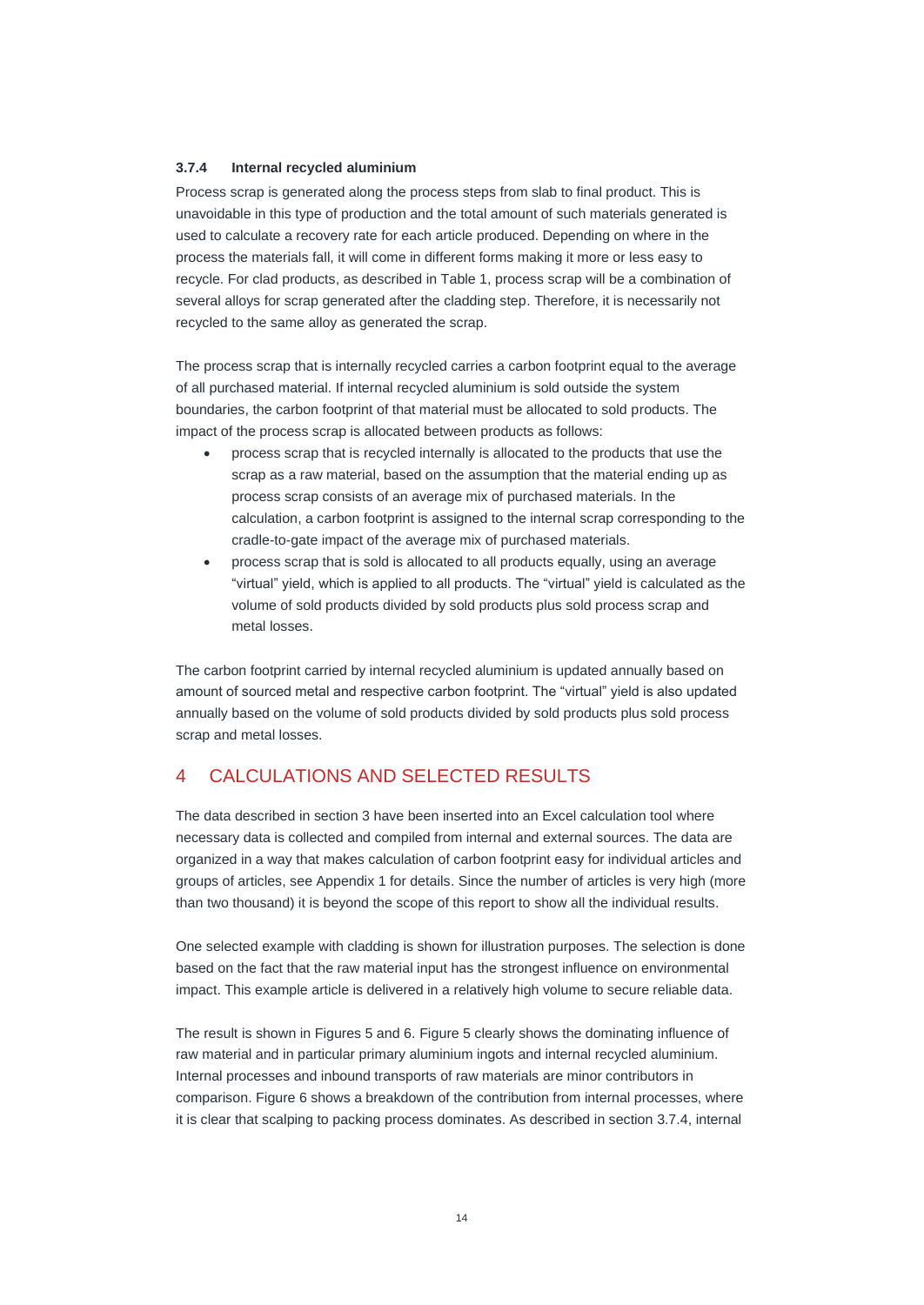recycled aluminium is modelled as the average mix of purchased materials, where the majority of the climate impact comes from primary aluminium ingots and purchased slabs.



Figure 5. Carbon footprint for selected example article [tonnes  $CO<sub>2</sub>e/tonne$  product].



Figure 6. Carbon footprint of Gränges' operations for selected example article [tonnes CO<sub>2</sub>e/tonne product].

# <span id="page-14-0"></span>4.1 Clad tube material FAB97C4

Radiator tube material FAB97C4 has a thickness of 0.35 mm and a slit width of 39.2 mm. The article number is 0547896. The core material is with 36 per cent primary alloy content and about 62 per cent internal recycled aluminium, and about 2 per cent alloying elements (Si, Fe, Cu, Mn, and Ti). The cladding materials contain two different alloys, which have 22 per cent of the total thickness and, in this case, they are mostly remelted and cast internally. They are made from primary aluminium, internal recycled aluminium, and alloying elements (Si, Fe, Cu, Mn, Zn). The processing is very similar to the process route described for clad tube in Figure 4.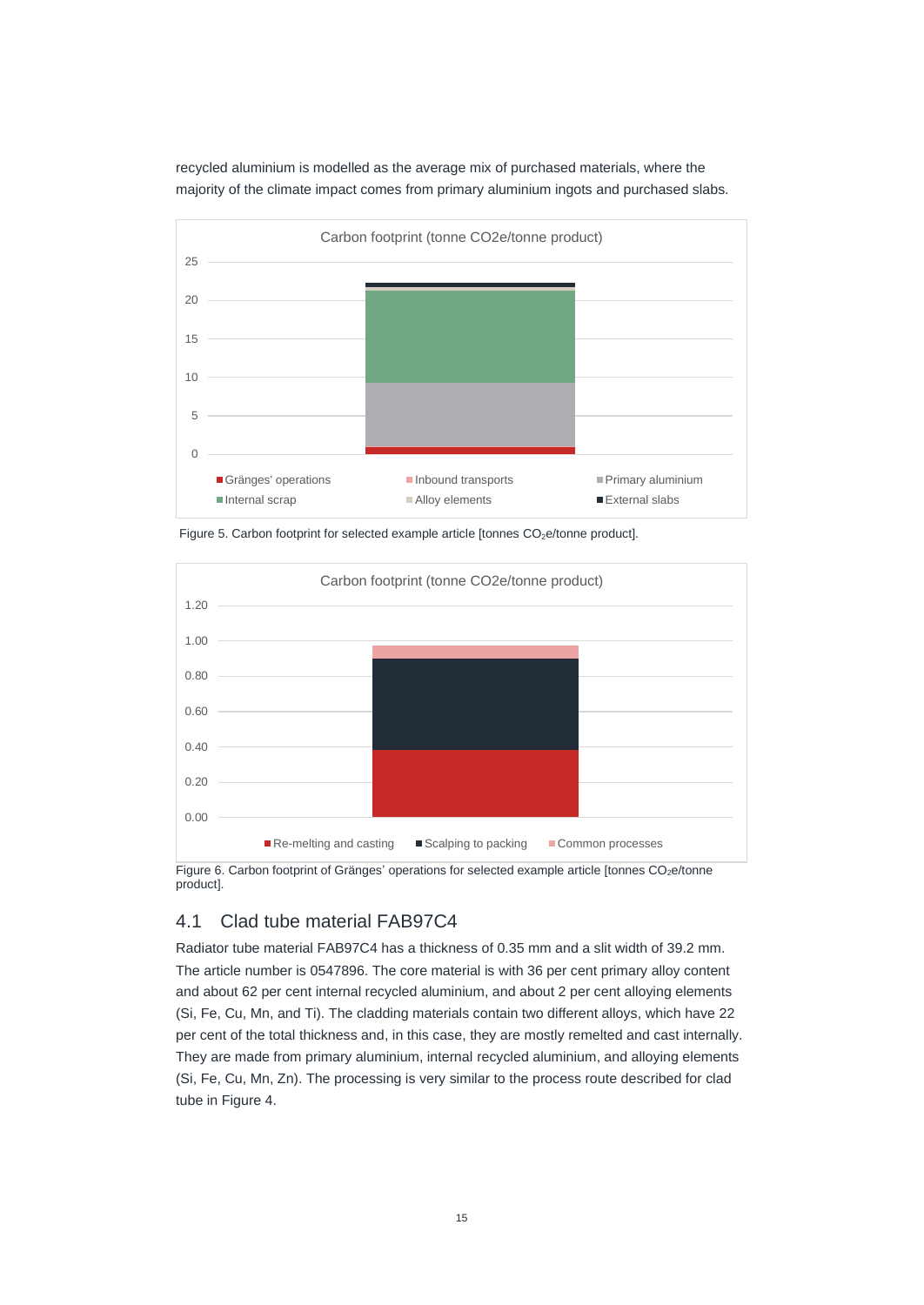As shown in Figure 5, the total carbon footprint is 22.3 tonnes CO<sub>2</sub>e/tonne product. About 53 per cent of the carbon footprint comes from internal recycled aluminium, and the amount of primary aluminium ingot added to the core and cladding results in approximately 37 per cent coming from primary aluminium. Internal recycled aluminium represents the largest share of carbon footprint due to the large volume share. Approximately 2 per cent is related to alloying elements. About 4 per cent of the carbon footprint is generated by the internal processing. As shown in Figure 6, the scalping to packing process generates about 53 per cent of the carbon footprint from operations. The remelting and casting process accounts for about 39 per cent of the carbon footprint from operations, and common processes account for the remaining carbon footprint from operations.

# <span id="page-15-0"></span>5 COMMUNICATION IN CARBON FOOTPRINT CERTIFICATES

The aim of Gränges' third-party verified carbon footprint certificate is to provide Gränges' customers with a credible carbon footprint assessment at product level. The certificate is valid for the specified aluminium product, and the carbon footprint for the product is communicated as a guarantee of a maximum carbon footprint, i.e. below a certain carbon footprint threshold value. This threshold value is approved annually by President Gränges Asia, in conjunction with the annual carbon footprint data update in the internal LCA tool, and after having assessed the range and spread of the current carbon footprint values among the products in the site's total product portfolio.

The carbon footprint certificate refers to the quality standards ISO 14040, ISO 14044 and ISO 14067 as well as the methodological choices used for Gränges' product carbon footprint assessment. It also specifies that the assessment has been third-party verified and includes a validity date and link to the third-party verification statement, which is available on Gränges' [website.](https://www.granges.com/sustainability/sustainable-product-offerings/) The certificate also includes a link to this Carbon footprint report, which can be found on Gränges' [website.](http://www.granges.com/sustainability/sustainable-product-offerings/)

Upon a customer request, the certificate is prepared and signed by the Key Account Manager (KAM) on behalf of President Gränges Asia. The KAM is responsible to retrieve the product information as well as the applicable carbon footprint threshold from the internal CF tool.

# <span id="page-15-1"></span>6 CONCLUSIONS AND RECOMMENDATIONS

The following main conclusions can be drawn from the carbon footprint modelling and data;

- There are no real standards in the rolled aluminium industry on how to calculate and allocate carbon footprint. This report can hopefully contribute to such industry standardization and thereby enable comparability in carbon footprint assessments between products and suppliers.
- Allocation of carbon footprint to scrap generated in the process is a challenge, especially when closed loop recycling cannot be used, i.e. when the scrap cannot be recycled back to the same product specification that generated it. Scrap consuming alloys could be regarded as unfairly punished by the chosen allocation method. Further work can be required.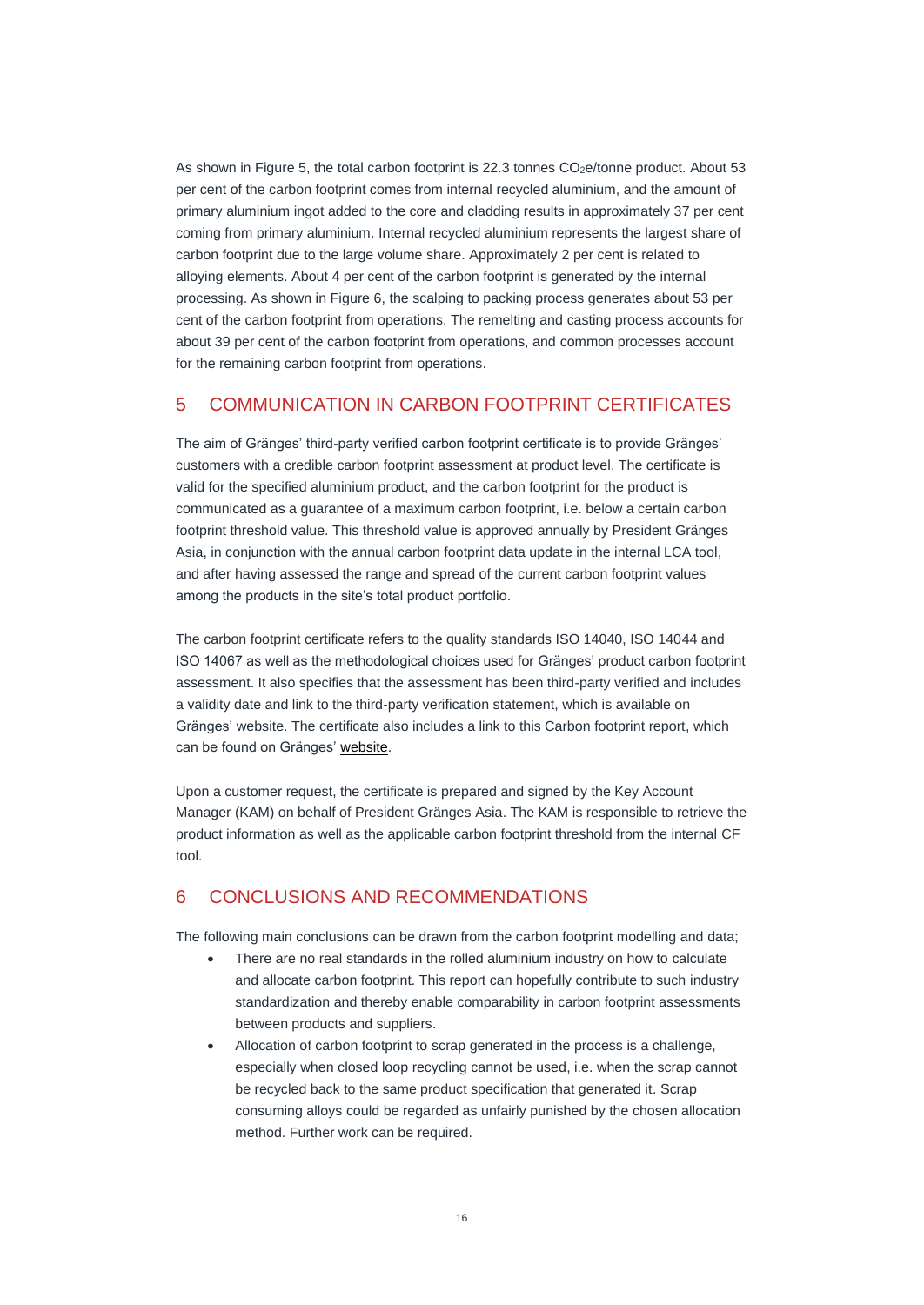- The main drivers for reduced carbon footprint and carbon intensity are:
	- o Sourcing of more low-carbon primary aluminium.
	- o Sourcing of more external recycled materials.
	- o Increasing internal recycling and reduce volumes of internal scrap sold.
- Process related drivers have much less influence on the carbon footprint than metal related drivers when low carbon energy sources are used. Still, the most important ones are:
	- o Reducing energy intensity in own operations.
	- o Increasing the use of renewable energy in own operations.

Recommendations to further work;

- Extend the impact categories in addition to carbon footprint.
- Extend the modelling to other plants in addition to Gränges Shanghai.
- Analyze further the need for an improved allocation model for internal process scrap.

# <span id="page-16-0"></span>7 REFERENCES

EN ISO 14040. Environmental management – Life cycle assessment – Principles and framework. ISO 14040:2006

EN ISO 14044. Environmental management – Life cycle assessment – Requirements and guidelines. ISO 14044:2006

ISO 14067. Greenhouse gases -- Carbon footprint of products -- Requirements and guidelines for quantification and communication. ISO 14067:2018

# <span id="page-16-1"></span>8 APPENDIX

Gränges' carbon footprint (CF) tool is built in the spreadsheet software Excel. It aims to automatically calculate the environmental impacts of the company's products and articles, initially covering the product carbon footprint. The following tabs are included in the Excel sheet to allow for calculation of carbon footprint for individual articles in the 'Summary' tab.

| No. | TAB                  | <b>DESCRIPTION</b>                                                                                                                            | <b>SOURCES</b> |
|-----|----------------------|-----------------------------------------------------------------------------------------------------------------------------------------------|----------------|
| 1.1 | Summary              | Calculates the full carbon<br>footprint (kg CO <sub>2</sub> e/tonne) for a<br>specific article.                                               |                |
| 1.2 | Calculated           | Shows the carbon footprint<br>result per article and process<br>step. This structure enables to<br>group articles, alloys, budget<br>classes. | ٠              |
| 1.3 | <b>Version Log</b>   | Logs all changes and by whom.                                                                                                                 | -              |
| 2.1 | Excluded<br>articles | Shows test articles not<br>calculating.                                                                                                       |                |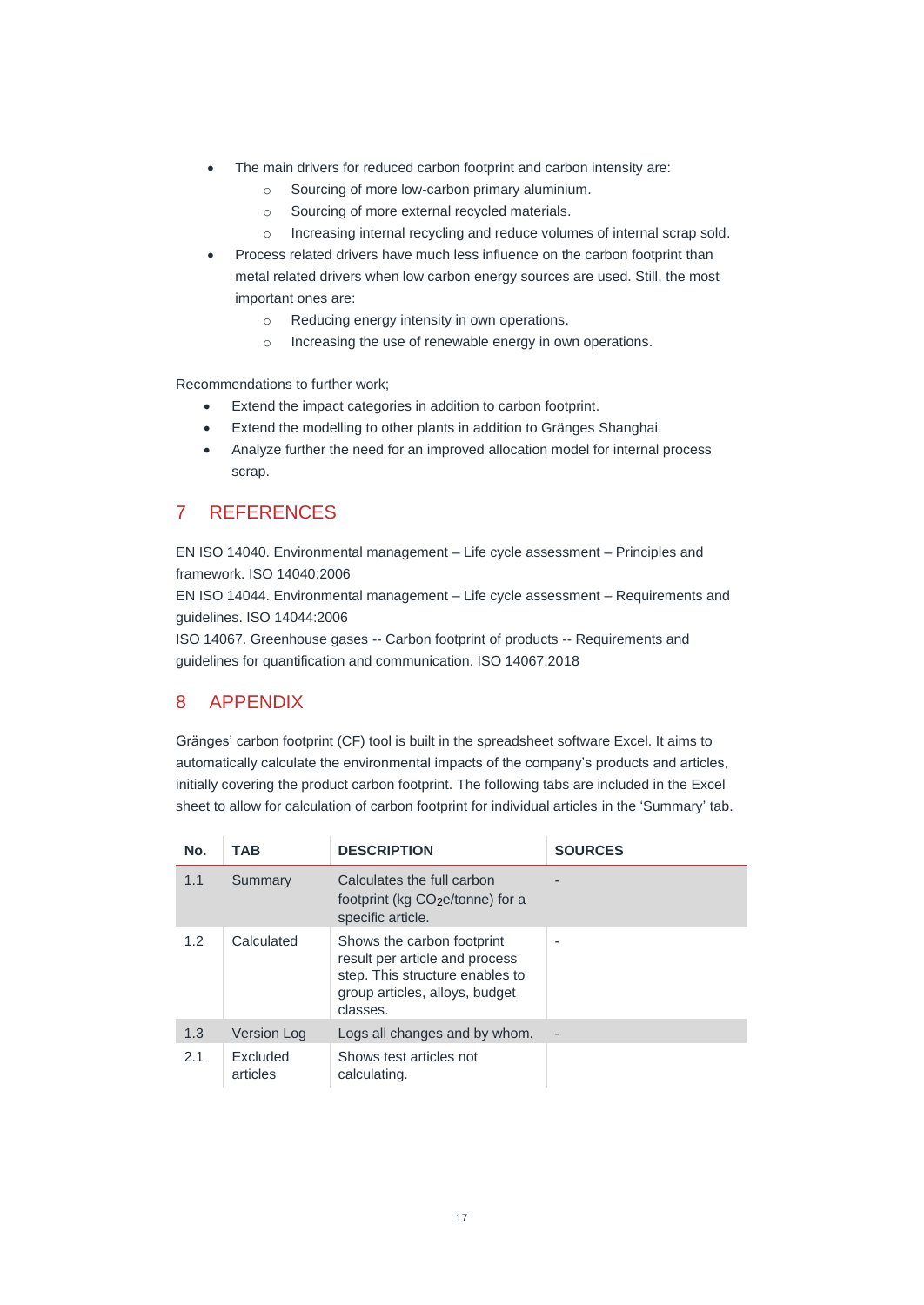| 2.2   | External<br>homogenizati<br><b>on</b> | Excluded in GAS model                                                                                                                                                                                                                                                                                |                                                                                                                                        |
|-------|---------------------------------------|------------------------------------------------------------------------------------------------------------------------------------------------------------------------------------------------------------------------------------------------------------------------------------------------------|----------------------------------------------------------------------------------------------------------------------------------------|
| 2.3   | Emission<br>Factors                   | Shows the carbon footprint (kg<br>CO <sub>2</sub> e/tonne) from consumables,<br>inbound transports and CtG<br>(Cradle to gate) for all raw<br>material.                                                                                                                                              | The data is pasted from the<br>file Emission_factor.xlsx<br>which is updated annually by<br>Gränges with support from<br>IVL.          |
|       |                                       |                                                                                                                                                                                                                                                                                                      |                                                                                                                                        |
| 2.4.1 | Process                               | Shows the electricity energy in<br>kWh/tonne produced per<br>process and product mix from<br>scalping to pack.<br>The data is collected from total<br>volume per process and total<br>energy used per process, then<br>calculated per product mix. Also<br>shows the energy for common<br>processes. | The data is collected from<br>Gränges Shanghai SPI<br>system and pasted into the<br>model.                                             |
| 2.4.2 | Process<br>(natural gas)              |                                                                                                                                                                                                                                                                                                      | for preheating, annealing and<br>homogenizing process, we<br>add m <sup>3</sup> /tonne and transfer to<br>kwh when summarizing at 1.1. |
| 2.5   | <b>Virtual Yield</b>                  | Remelting virtual yield is finished<br>sawed slab minus burn losses.<br>Process virtual yield is finished<br>delivered material minus sold<br>scrap.                                                                                                                                                 | The data is collected from<br>IVL. Sold scrap is collected<br>from the annual<br><b>Environmental Data</b><br>Collection.              |
| 3.1   | Article weight                        | Shows output weight and<br>product mix and alloy number<br>per article.                                                                                                                                                                                                                              | The data is collected from<br>Gränges Shanghai SPI<br>system and pasted into the<br>model.                                             |
| 3.2   | Article weight<br>& Group             | <b>Shows</b><br>weight<br>output<br>and<br>product mix and alloy number<br>per article.                                                                                                                                                                                                              | The data is collected from<br>Gränges Shanghai SPI<br>system and pasted into the<br>model.                                             |
| 3.3   | Article yield                         | Shows output weight and<br>product mix and alloy number<br>per article.                                                                                                                                                                                                                              | The data is collected from<br>Gränges Shanghai SPI<br>system and pasted into the<br>model.                                             |
| 3.4   | Coil structure                        | Shows which alloys are included<br>per article; slab core alloys, clad<br>layer alloys and clad percentage<br>of the full package.                                                                                                                                                                   | The data is collected from<br>Gränges Shanghai SPI<br>system and pasted into the<br>model.                                             |
| 3.5   | Homogenized                           | If the article is homogenized it<br>will show number 1, if not<br>homogenized it will show<br>number 0.                                                                                                                                                                                              | whether the article is<br>homogenized or not is<br>decided by core layer.                                                              |
| 3.6   | Slab source                           | Shows the slab source, internal<br>or external weight and its<br>percentage per alloy.                                                                                                                                                                                                               | The data is collected from<br>Gränges Shanghai SPI<br>system and pasted into the<br>model.                                             |